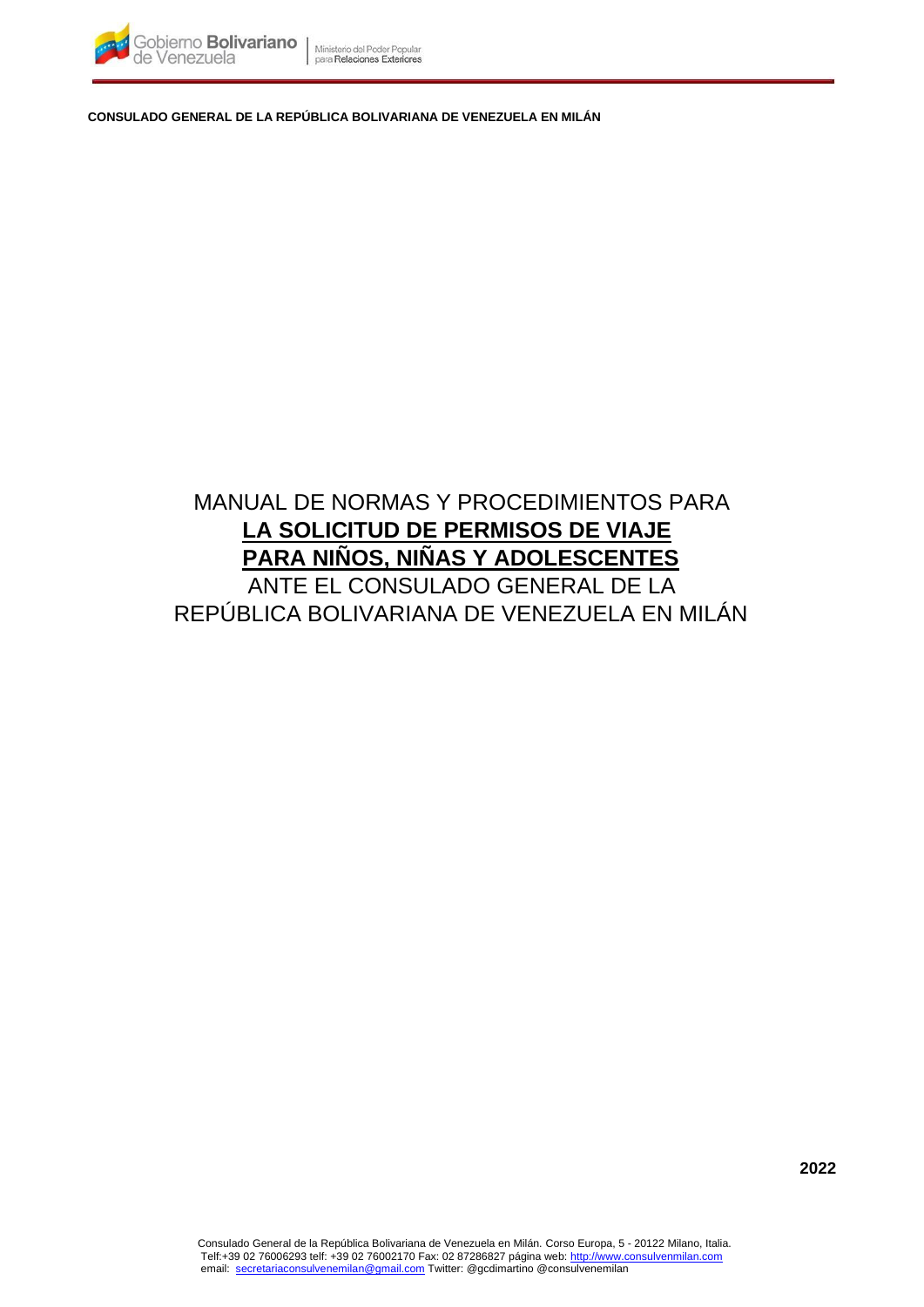

# **CONSULADO GENERAL DE LA REPÚBLICA BOLIVARIANA DE VENEZUELA EN MILÁN**

# **PLANILLA ÚNICA DE REGISTRO CONSULAR PARA SOLICITUD DE PERMISO DE VIAJE PARA NIÑOS, NIÑAS Y ADOLESCENTES**

| <b>APELLIDOS DEL SOLICITANTE</b>                      | <b>NOMBRES DEL SOLICITANTE</b>                    |
|-------------------------------------------------------|---------------------------------------------------|
|                                                       |                                                   |
|                                                       |                                                   |
| <b>CÉDULA DE IDENTIDAD</b>                            | N° DE PASAPORTE                                   |
|                                                       |                                                   |
|                                                       |                                                   |
| <b>FECHA DE NACIMIENTO (DD/MM/AA)</b>                 | <b>LUGAR DE NACIMIENTO</b>                        |
|                                                       |                                                   |
| <b>NACIONALIDAD</b>                                   | <b>ESTATUS MIGRATORIO</b>                         |
|                                                       |                                                   |
|                                                       | <b>RESIDENTE</b><br>ESTUDIANTE TURISTA            |
| <b>ESTADO CIVIL</b>                                   | N° DE GACETA OFICIAL O RESOLUCIÓN (NATURALIZADOS) |
|                                                       |                                                   |
|                                                       |                                                   |
| DIRECCIÓN DE RESIDENCIA EN ITALIA DONDE SE ALOJARÁ EL |                                                   |
| MENOR (INDIQUE CAP COMUNE, PROVINCIA Y REGION)        |                                                   |
|                                                       |                                                   |
| ÚLTIMO DOMICILIO EN VENEZUELA DEL SOLICITANTE         |                                                   |
|                                                       |                                                   |
| TELÉFONO DE CONTACTO EN ITALIA                        | <b>CORREO ELECTRÓNICO</b>                         |
|                                                       |                                                   |
|                                                       |                                                   |

## **DATOS DEL NIÑO, NIÑA O ADOLESCENTE**

| <b>APELLIDOS</b>               | <b>NOMBRES</b>                                           |
|--------------------------------|----------------------------------------------------------|
|                                |                                                          |
| FECHA DE NACIMIENTO (DD/MM/AA) | <b>LUGAR DE NACIMIENTO:</b>                              |
|                                |                                                          |
| VÍNCULO CON EL SOLICITANTE     | <b>TELĖFONO:</b><br>DIRECCIÓN DE RESIDENCIA EN VENEZUELA |
|                                |                                                          |
|                                |                                                          |

## **DATOS DEL ACOMPAÑANTE**

| <b>APELLIDOS Y NOMBRES</b>      | DIRECCIÓN EN VENEZUELA                  | <b>TELEFONO:</b> |
|---------------------------------|-----------------------------------------|------------------|
| CÉDULA DE IDENTIDAD Y PASAPORTE | VÍNCULO CON EL NIÑO, NIÑA O ADOLESCENTE |                  |

#### **DATOS DEL VIAJE**

| PAÍS DE DESTINO                                                                                             | <b>AEROLÍNEA</b>                        |         |
|-------------------------------------------------------------------------------------------------------------|-----------------------------------------|---------|
| FECHA DE IDA Y AEROPUERTO DE SALIDA                                                                         | FECHA DE VUELTA Y AEROPUERTO DE RETORNO |         |
| <b>OBJETO DEL VIAJE</b>                                                                                     |                                         |         |
| TODOS LOS DATOS DE LA SECCIÓN GENERAL Y DE LA SECCIÓN ESPECÍFICA QUE CORRESPONDA A SU CASO SON OBLIGATORIOS |                                         |         |
| DOY FE DE QUE LA INFORMACIÓN AQUÍ CONTENIDA ES CIERTA. EN MILÁN, A LOS DÍAS DEL MES DE<br>202               |                                         | DEL AÑO |

**FIRMA**